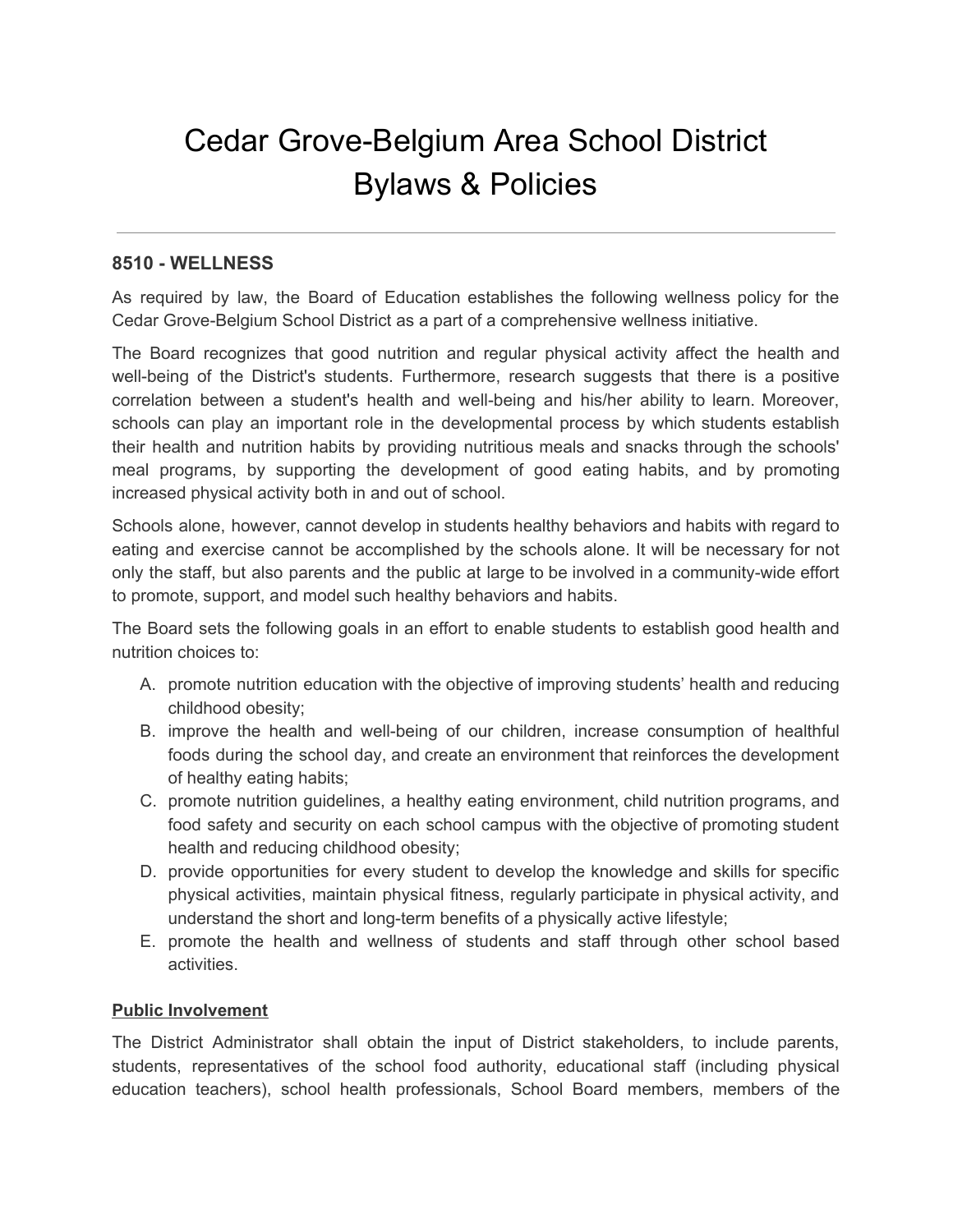public, and other school administrators in the development, implementation, evaluation, and periodic review and update, if necessary, of the wellness policy.

The wellness committee shall be an administrative committee with members recruited and appointed by the District Administrator.

#### **Policy Leadership and Reporting Requirement**

The District Administrator will oversee development, implementation, and evaluation of the wellness procedures and is authorized to designate a staff member or members with responsibility to assure that wellness initiatives are followed in the District's schools.

The District Administrator shall conduct reviews of the progress toward school wellness procedures, identify areas for improvement, and recommend revision of procedures as necessary.

Before the end of each school year the wellness committee shall submit to the District Administrator and Board their report in which they describe the environment in each of the District's schools and the implementation of the wellness policy in each school, and identify any revisions to the policy the committee deems necessary.

The District Administrator or a designee of the wellness committee shall report annually to the Board on the District's wellness programs, including the assessment of the environment in the District, evaluation of wellness policy implementation District-wide, and the areas for improvement, if any, identified. The District Administrator or a designee of the wellness committee shall also report on the status of compliance by individual schools and progress made in attaining goals established in the policy.

The program developed shall include the following items, along with any additional measures deemed appropriate:

- A. identify specific goals for nutrition promotion and education, physical activity, and other school-based activities that promote student wellness, with consideration for evidence-based strategies;
- B. develop nutrition guidelines for all foods and beverages sold during the school day, that are consistent with Federal requirements for meal nutrition standards and smart snacks, and restricting marketing efforts to only those items that meet established guidelines;
- C. develop policies pertaining to other food items in the schools, including for classroom parties, birthday snacks, or other food items not for sale, but distributed in the schools;
- D. describes the process and public involvement in the development of the wellness program and initiatives.

### **Nutrition Education**

A. Nutrition education shall be included in the Health curriculum so that instruction is sequential and standards-based and provides students with the knowledge, attitudes, and skills necessary to lead healthy lives.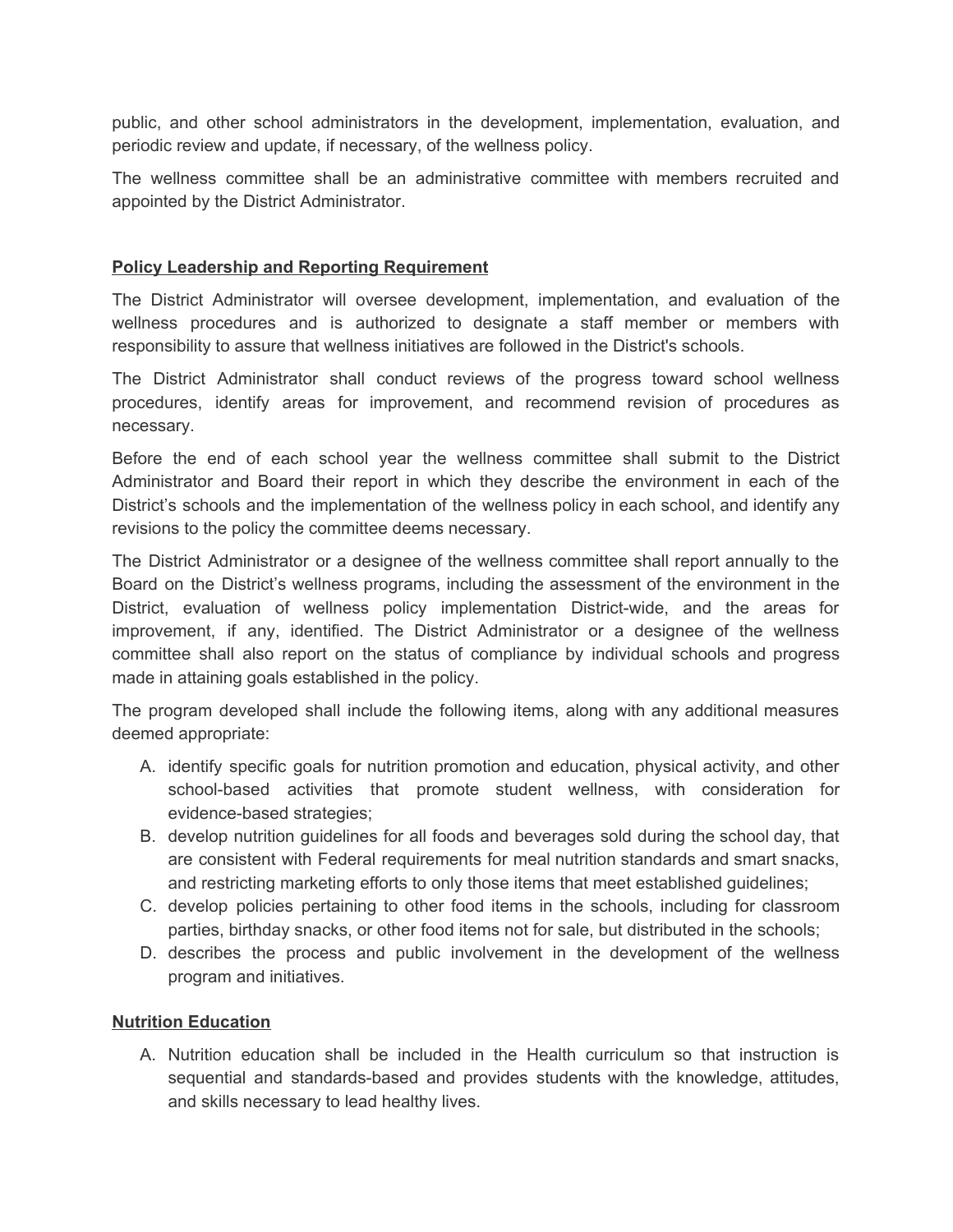- B. Nutrition education standards and benchmarks shall be age- appropriate and culturally relevant.
- C. Nutrition education shall include opportunities for appropriate student projects related to nutrition, involving, when possible, community agencies and organizations.
- D. Nutrition education posters, such as the Food Pyramid Guide, will be displayed in the cafeteria.
- E. Nutrition education shall reinforce lifelong balance by emphasizing the link between caloric intake (eating) and exercise in ways that are age-appropriate.
- F. Nutrition education benchmarks and standards include a focus on media literacy as it relates to food marketing strategies.
- G. Nutrition education standards and benchmarks promote the benefits of a balanced diet that includes fruits, vegetables, whole grain products, and low-fat and fat-free dairy products.
- H. Instruction related to the standards and benchmarks for nutrition education shall be provided by highly qualified teachers.

## **Nutrition Promotion**

All foods available to students in District programs, other than the food service program, shall be served with consideration for promoting student health and well-being.

## **Physical Activity**

- A. Physical Education
	- 1. A sequential, comprehensive physical education program shall be provided for students in K-12 in accordance with the physical education academic content standards and benchmarks adopted by the State.
	- 2. The sequential, comprehensive physical education curriculum shall provide students with opportunities to learn, practice, and be assessed on developmentally appropriate knowledge, attitudes, and skills necessary to engage in lifelong, health-enhancing physical activity.
	- 3. Planned instruction in physical education shall be sufficient for students to achieve a proficient level with regard to the standards and benchmarks adopted by the State.
	- 4. Planned instruction in physical education shall promote participation in physical activity outside the regular school day.
	- 5. The K-12 program shall include instruction in physical education as well as opportunities to participate in competitive and non-competitive team sports to encourage lifelong physical activity.
	- 6. Teachers properly certificated/licensed in the subject area of physical education shall provide all instruction in physical education.
	- 7. Planned instruction in physical education shall meet the needs of all students, including those who are not athletically gifted.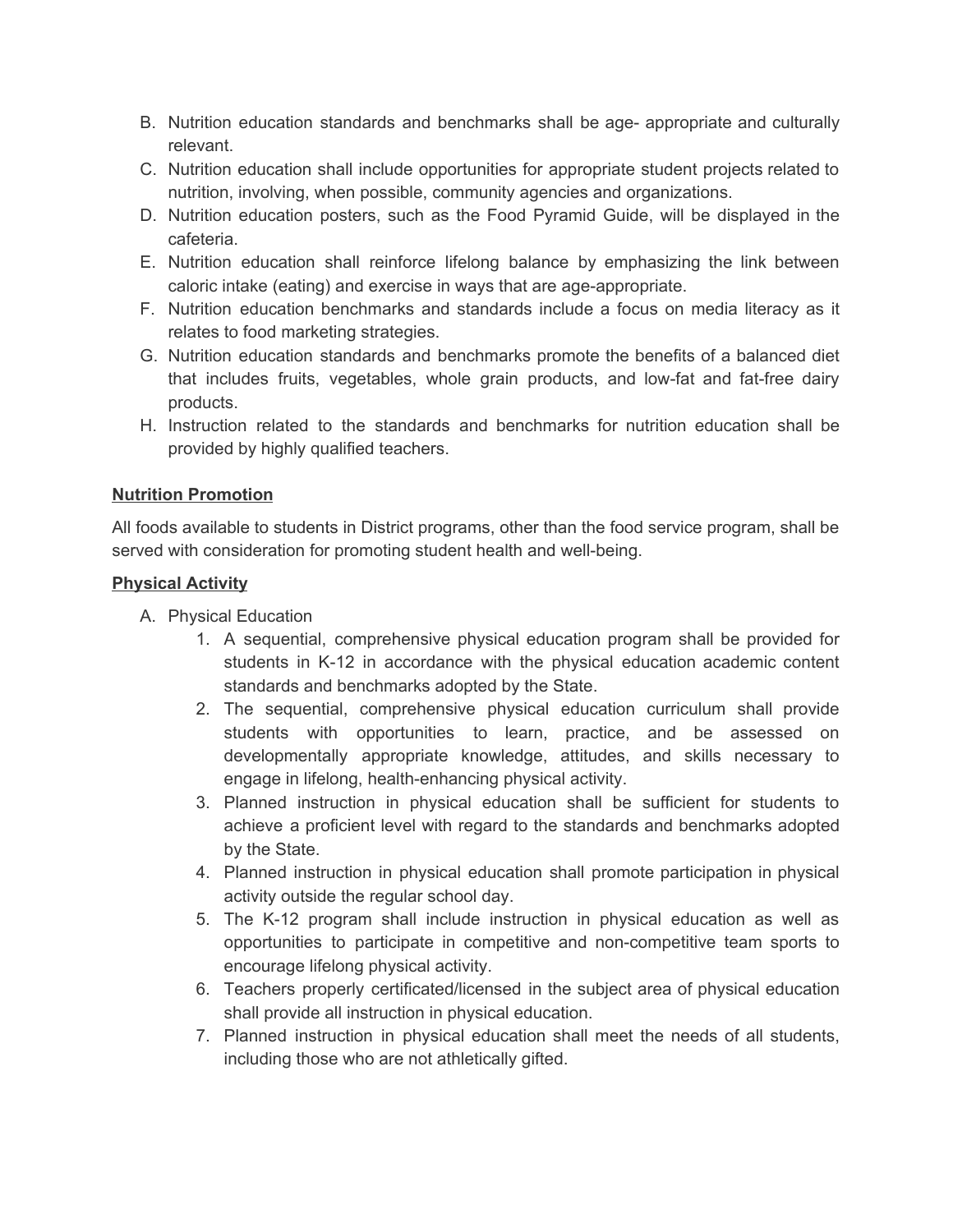- 8. Planned instruction in physical education shall be presented in an environment free of embarrassment, humiliation, shaming, taunting, bullying, or harassment of any kind.
- 9. Planned instruction in physical education shall include cooperative as well as competitive games.
- 10. Planned instruction in physical education shall take into account gender and cultural differences.
- B. Physical Activity
	- 1. Physical activity shall not be employed as a form of discipline or punishment.
	- 2. Schools shall encourage families to provide physical activity outside the regular school day, such as outdoor play at home, participation in sports sponsored by community agencies or organizations, and in lifelong physical activities like bowling, swimming, or tennis.
	- 3. The school shall provide information to families to encourage and assist them in their efforts to incorporate physical activity into their children's daily lives.
	- 4. The school shall encourage families and community organizations to help develop and institute programs that support physical activity of all sorts.
	- 5. All students in grades 5-12 shall have the opportunity to participate in extracurricular activities and intramural programs that emphasize physical activity.
	- 6. All students in grades 5-12 shall have the opportunity to participate in interscholastic sports programs.
	- 7. Schools shall offer a wide range of physical activities outside the regular school day that meet the needs, interests, and abilities of all students, including males, females, students with disabilities, and students with special healthcare needs.

## **Other School-Based Strategies for Wellness:**

- A. Students, parents, and other community members shall have access to, and be encouraged to use, the school's outdoor physical activity facilities outside the normal school day.
- B. The school may provide opportunities for staff, parents, and other community members to model healthy eating habits by dining with students in the school dining areas.

## **Additional Strategies for Consideration:**

- A. The school shall provide attractive, clean environments in which the students eat.
- B. Students at are permitted to have bottled water in the classroom.
- C. Activities, such as tutoring or club meetings, shall not be scheduled during mealtimes, unless students may eat during those meetings.
- D. The schools may use environmentally friendly practices, such as the use of locally grown foods and non- disposable tableware and dishes.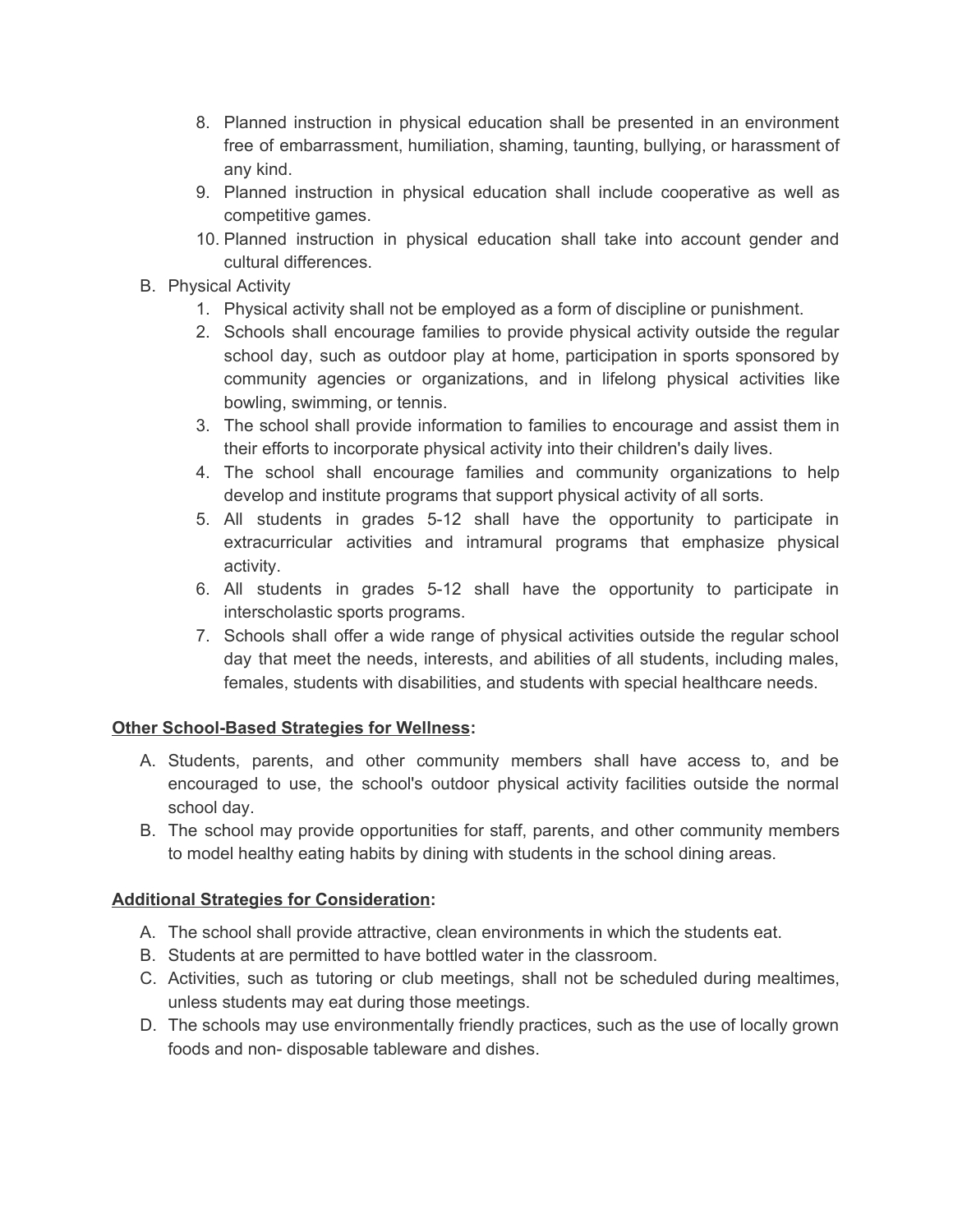E. Students are discouraged from sharing their foods or beverages with one another during meal times, given concerns about allergies and other restrictions on some students' diets.

Furthermore, with the objectives of enhancing student health and well being, and reducing childhood obesity, the following guidelines are established:

- A. In accordance with Policy 8500, entitled Food Service, the food service program shall comply with Federal and State regulations pertaining to the selection, preparation, consumption, and disposal of food and beverages as well as to the fiscal management of the program.
- B. As set forth in Policy 8531, entitled Free and Reduced Price Meals, the guidelines for reimbursable school meals are not less restrictive than the guidelines issued by the U.S. Department of Agriculture (USDA).
- C. All foods available on campus during the school day shall comply with the current USDA nutrition guidelines, including competitive foods that are available to students a la carte in the dining area, as classroom snacks, from vending machines, for classroom parties, or at holiday celebrations.
- D. The food service program will strive to be financially self-supporting; however, if it is necessary to subsidize the operation, it will not be through the sale of foods with minimal nutritious value.
- E. The food service program will provide all students affordable access to the varied and nutritious foods they need to be healthy and to learn well.
- F. The school food service program may involve students, parents, staff, and school officials in the selection of competitive food items to be sold in the schools.
- G. The food service program shall be administered by a qualified nutrition professional.
- H. The food service program shall be administered by a director who is properly qualified, certificated, licensed, or credentialed, according to current professional standards.
- I. All food service personnel shall receive pre-service training in food service operations.
- J. Continuing professional development shall be provided for all staff of the food service program.

## **Public Notice**

The District Administrator shall be responsible for informing the public, including parents, students and community members, on the content and implementation of this policy. In order to inform the public, the District Administrator shall distribute information at the beginning of the school year to families of school children and post the wellness policy on the District's website, including the assessment of the implementation of the policy prepared by the District.

## **Record Retention**